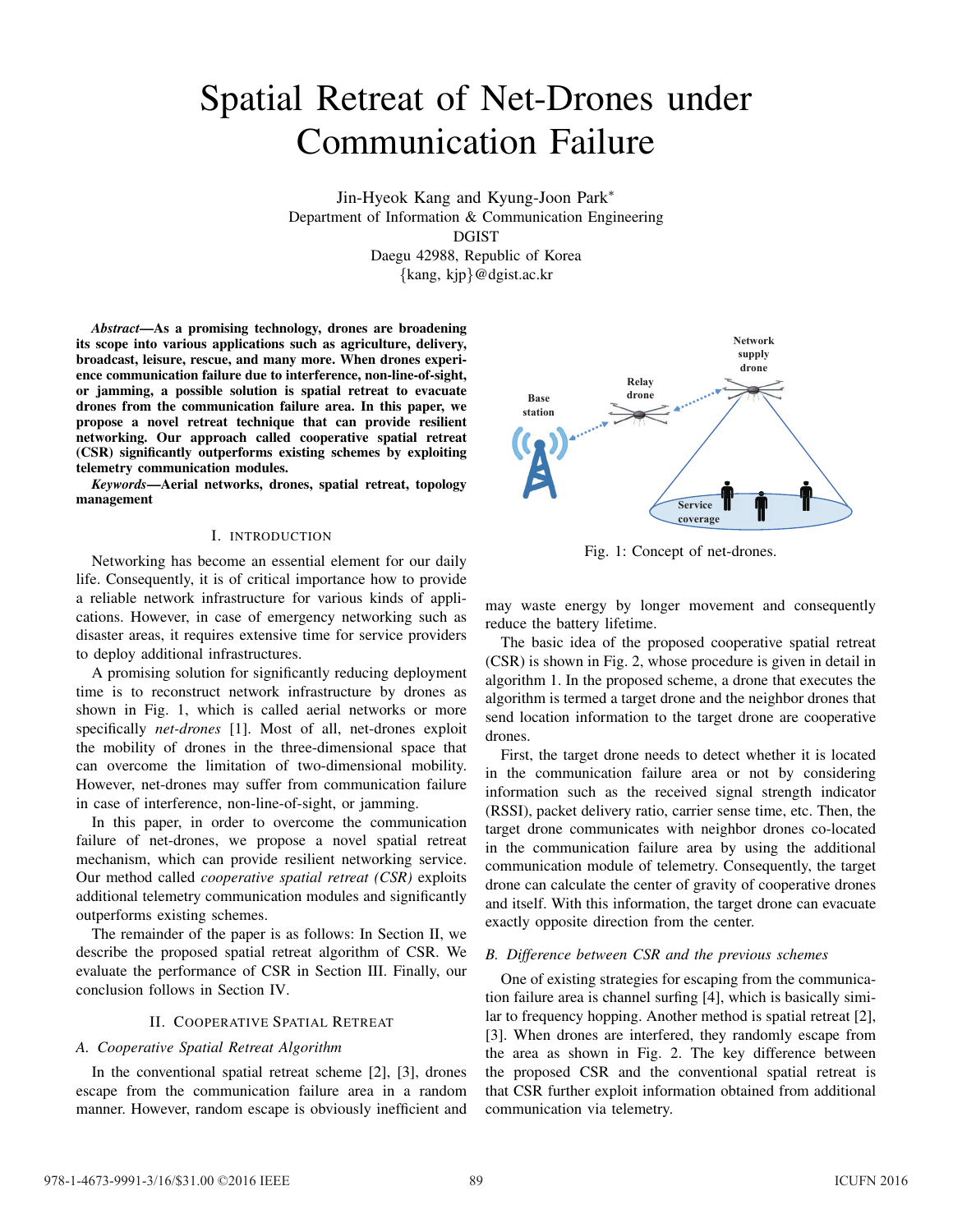

Fig. 2: Basic idea of spatial retreat.



Fig. 3: Illustration of cooperative spatial retreat.

In the conventional spatial retreat scheme, drones choose the evacuation direction in a random manner. On the contrary, the proposed scheme exploits information from other drones and move to the direction with a high probability of improving the channel condition.

#### *C. Discussion on CSR*

We can think of some situations when the proposed CSR algorithm may not properly work as shown in Fig. 4. For example, situation  $(A)$ ,  $(B)$ , and  $(C)$  corresponds to the cases when there exist no cooperative drones. Situation (D) is when the target drone is in the middle of the interference area and CSR trivially becomes random escape. Situation (E) is the case when drones are densely located on the boundary of the interference area. In this case, the performance of CSR may not significantly outperform random escape. In case of situation (F), there could be flooded information from too many cooperative drones that may result in extensive overhead.

### III. SIMULATION STUDY

In this section, we compare the performance of CSR with the random spatial retreat. In particular, we compare the mov-

# Algorithm 1 Cooperative spatial retreat of net-drones

| 1: <b>procedure</b> COOPERATIVE SPATIAL RETREAT |                                            |  |
|-------------------------------------------------|--------------------------------------------|--|
| 2:                                              | if $DETECT$ $FAILURE = true$ then          |  |
| 3:                                              | if $DRONE_MOVING = true$ then              |  |
| 4:                                              | move_toward_mission_area()                 |  |
| 5:                                              | else                                       |  |
| 6:                                              | $turn\_on\_telementry()$                   |  |
| 7:                                              | for each_drone(i) < $number\_of\_drone$ do |  |
| 8:                                              | $get\_other\_drone\_location()$            |  |
| 9:                                              | end for                                    |  |
| 10:                                             | $set\_midpoint()$                          |  |
| 11:                                             | $\mathit{evacuate}()$                      |  |
| 12:                                             | $reconstruct\_phase()$                     |  |
| 13:                                             | end if                                     |  |
| 14:                                             | else                                       |  |
| 15:                                             | $normal\_phase()$                          |  |
| 16:                                             | end if                                     |  |
| 17: end procedure                               |                                            |  |



Fig. 4: Limitations of the CSR algorithm.

ing distance for evacuation from the communication failure are as shown in Fig. 4. In our simulation study, the performance of random spatial retreat is shown in green while that of CSR is given in blue. For comparison purpose, performance of the perfect movement with full information is shown in red.

As given in Fig. 4, the moving distance of the proposed CSR is much shorter than that of the conventional random spatial retreat. On average, the moving distance of CSR is less than a half of that of the conventional scheme. Furthermore, the performance of CSR is comparable to that of the optimal scheme with full knowledge of the communication failure area.

## IV. CONCLUSIONS

In this paper, we have proposed an efficient spatial retreat scheme entitled cooperative spatial retreat algorithm (CSR) to enhance the reliability of net-drones for providing network service. By using the proposed scheme, net-drones are able to